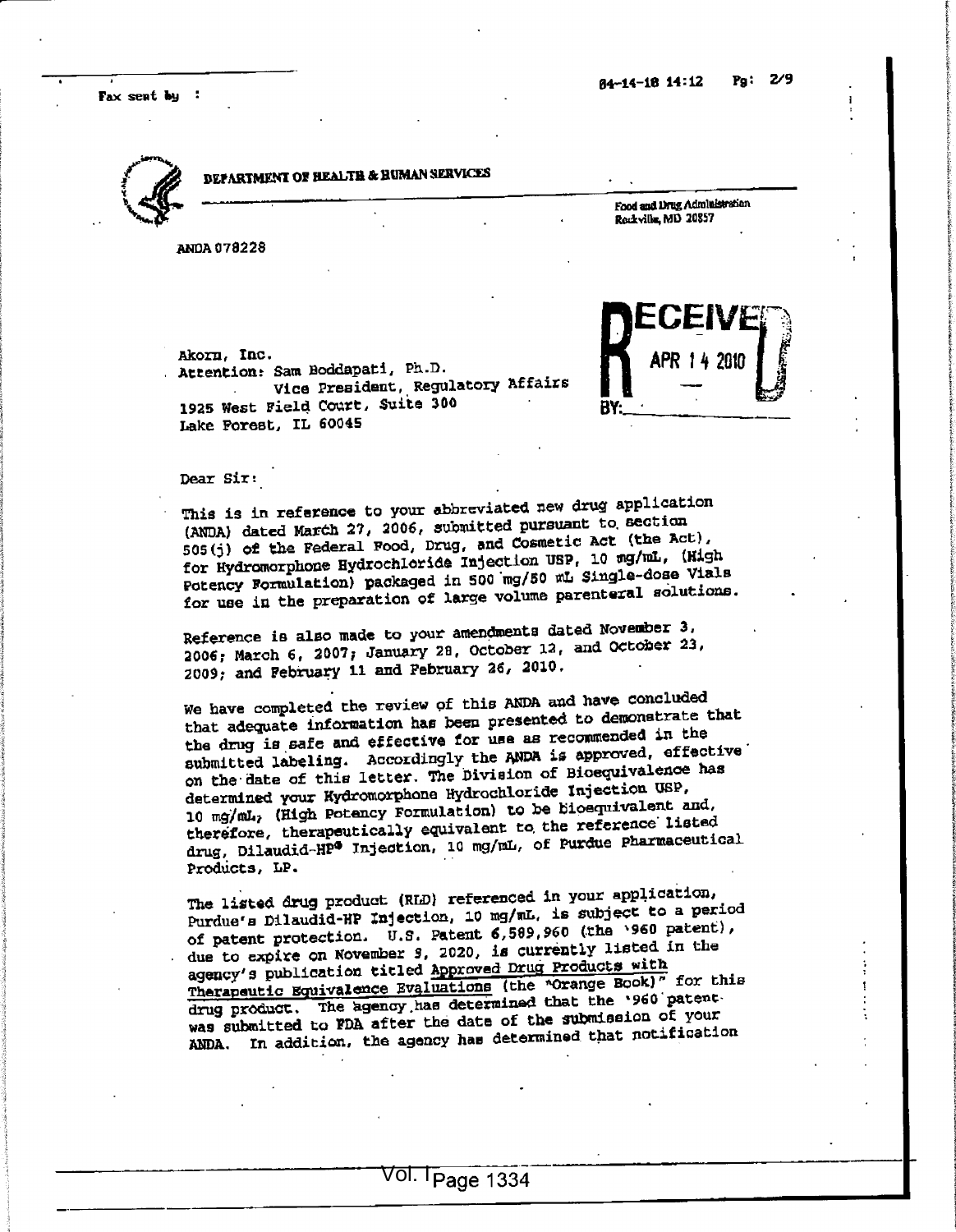fc**f** for their I

I

1I

> Ii

Fax sent by  $\colon$ 

!

i

!!

I

•?

I

**Internet** 

3i

i

**32.000 EXP** 



of the '960 patent by the NDA holder was received by the agency of the '960 patent by the NDA holder was redeaved by the U.S. Patent<br>
more than 30 days after the patent was issued by the U.S. Patent<br>
and Trademark Office. Therefore, under 21 CFR<br>
314.94(a)(12)(vi), no person with an ap and Trademark Office; Therefore, under <sup>21</sup> CFR 314.94(a) (12) (vi) , no person with an appropriate patent certification at the time of the patent submission is required to submit an amended patent certification to address this

 $\mathbf{I} = \mathbf{I} \mathbf{I} + \mathbf{I} \mathbf{I} \mathbf{I} + \mathbf{I} \mathbf{I} \mathbf{I} \mathbf{I}$ J Under section 506A of the Act, certain changes in the conditions described in this AHDA require an approve<sup>d</sup> supplemental application before the change may be made.

> We note that if FDA requires <sup>a</sup> Risk Evaluation & Mitigation e hold once the series are in a NNDA citing that listed drug also will be required to have a REMS, Sea 505-1(1).

Postmarketing reporting requirements for this ANDA are set forth in <sup>21</sup> CFR 314.80-81 and 314.98. The office of Generic Drugs should be advised of any change in the marketing status of this drug.

Promotional materials may be submitted to FDA for comment prior to publication or dissemination. Please note that these submissions are voluntary. If you desire comments on proposed launch promotional materials with respec<sup>t</sup> to compliance with applicable regulatory requirements, we recommend you submit, in<br>applicable regulatory requirements, we recommend you submit, in draft or mock-up form, two copies of both the promotional draft or mock-up form, two copies of both the promotional exact of mock-up form, we constructly to:<br>
materials and package insert directly to: their enerths fissing of the Act, certain changes in the communications<br>described in this NDM require an approved supplemental<br>application before the change may be mude.<br>We note that if FDA requires a kink Nyalusticia & Mi

Food and Drug Administration Center for Drug Evaluation and Research Division of Drug Marketing, Advertising, and Communications <sup>5901</sup> -B Ammendale Road '

 We call your attention to <sup>21</sup> CFR 314.81(b)(3) which requires that all promotional materials be submitted to the Division of Drug Marketing, Advertising, and Communications with <sup>a</sup> completed We call your attention to 21 CFR 314.81(b)(3) which requires<br>that all promotional materials be submitted to the Division of<br>Drug Marketing, Advertising, and Communications with a completed<br>Porm FDA 2253 at the time of thei

> Within <sup>14</sup> days of the date of this letter, submit updated content of labeling [21 CFR 314.50(1)] in structured product labeling (SPL) format, as described at http://www.fda.gov/ForIndustry/DataStandards/StructuredProductLa baling/default.htm, that is identical in content to the approved

 $\mathbf{1}_{\mathcal{A}}$  , and the set of the set of the set of the set of the set of the set of the set of the set of the set of the set of the set of the set of the set of the set of the set of the set of the set of the set of th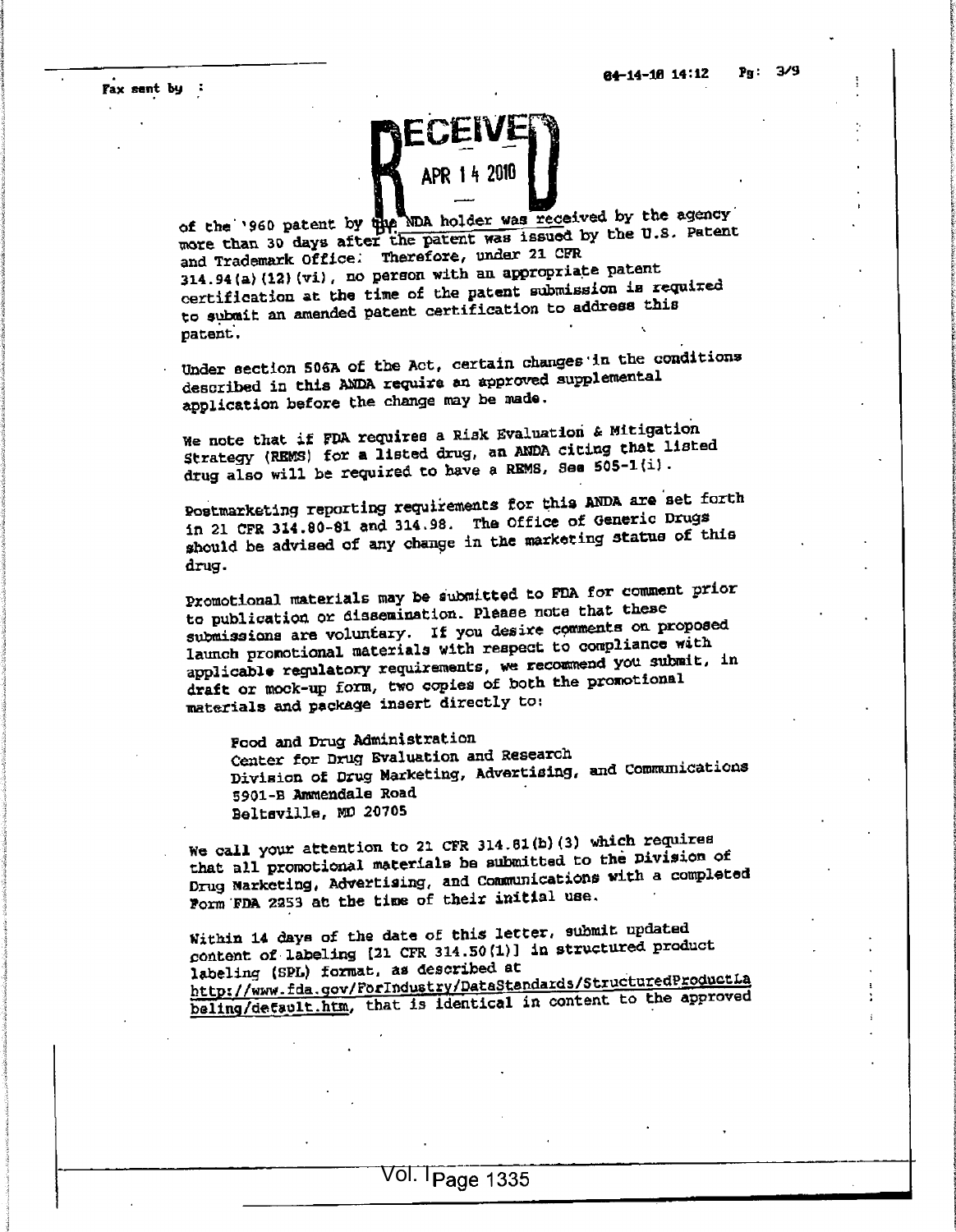Fax sent by :

labeling. Upon receipt and verification, we will transmit that version to the National Library of Medicine for public dissemination. For administrative purposes, please designate<br>this submission as "Miscellaneous Correspondence - SPL for Approved ANDA 078228".

Sincerely yours,

(See appended electronic signature page)

Keith Webber, Ph.D. Deputy Director Office of Pharmaceutical Science Center for Drug Evaluation and Research

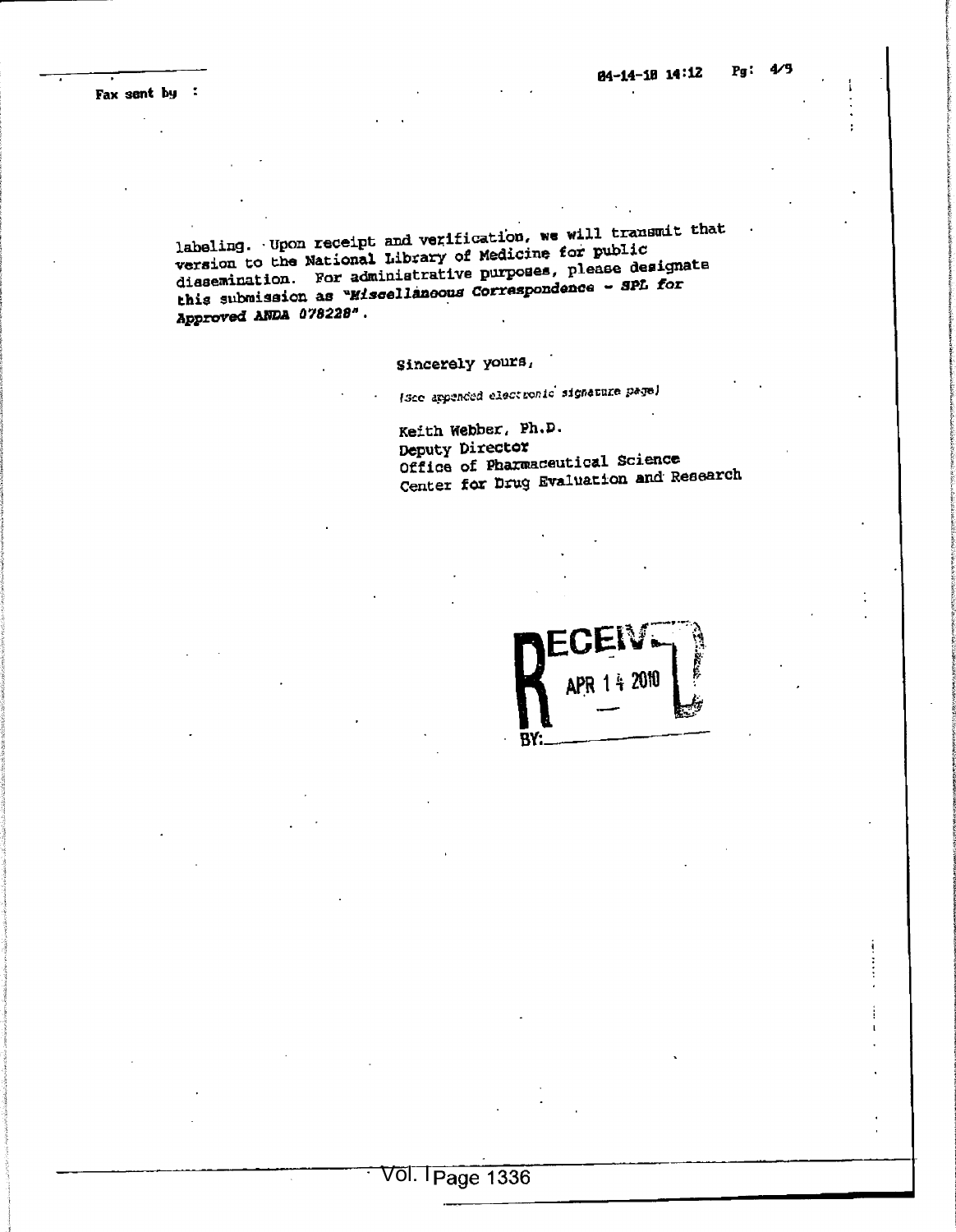Pax sent by : the contract of the contract of the contract of the contract of the contract of the contract of the contract of the contract of the contract of the contract of the contract of the contract of the contract of

Food and Drag Administration Rockville, MD 20157

IsIfr

?-

i:t

të.

ItI

f:f

t1

ž.



**International** 

I

f

**In the Communication of the Communication** 

i2

Ii

!

I

1

!

in the color of the color

5

DEPARTMENT OP HEALTH & HUMAN SERVICES i

ANDA <sup>078361</sup> <sup>I</sup><sup>I</sup>



Akorn, Inc. Attention: Sam Boddapati, Ph.D. Vice President, Regulatory Affairs 1925 West Field Court, Suite 300 Attention: Sam Boddapati, Ph.D.<br>
Vice President, Regulatory Affairs<br>
1925 West Field Court, Suite 300<br>
Lake Porest, IL 60045

 <sup>I</sup> Dear Sir: **Dear Six:**  $\qquad \qquad$ 

> This is in reference to your abbreviated new drug.application (ANDA) -dated April 12, 2006, submitted pursuan<sup>t</sup> to section 505(3) of the Federal Food, Drug, and cosmetic Act (the Act), for Hydromorphone Hydrochloride Injection USP, 10 mg/mL, (High Potency Formulation), packaged in 10 mg/1 mL and 50 mg/5 mL Ampules .

<sup>i</sup><sup>I</sup>

de la construcción de la construcción de la construcción de la construcción de la construcción de la construcc

napules.<br>Reference is also made to your amendments dated November 3, 2006,- March 6, 2007? October 12, and October 33, 2009; and February II, and February 26, 2010. Reference is also made to your amendments dated Movember 3,<br>2006; March 6, 2007; October 12, and October 23, 2009; and<br>February 11, and February 26, 2010.

For each to  $\mu$ <br>
International operation in the state of the state of the state of the state of the state of the state of the state of the state of the state of the state of the state of the state of the state of the sta We have completed the review of this ANDA and have concluded that adequate information has been presented to demonstrate that is a set of the state of the state of the state of the state of the state of the state of the state of the state of the state of the state of the state of th the drug is' safe and effective for use as recommended in the submitted labeling. Accordingly the ANDA is approved, effective and submitted labeling. Accordingly the ANDA is approved, effective on the date of this letter. The Division of Sioequivalence has determined your Hydromorphone Hydrochloride Injection USP, <sup>10</sup> mg/mL, (High Potency Formulation) , to be bioequivaient and, therefore, therapeutically equivalent to the reference listed drug, Dilaudid-HF® Injection, <sup>10</sup> mg/mL, of Purdue pharmaceutical Products, LP. when leads to find the submitted to find a submitted to find a submitted to the submitted of the submitted of the submitted of the submitted of the submitted of the submitted of the submitted of the submitted of the submi

The listed drug product (RLD) referenced in your application, Purdue's Dilaudid-HP injection, <sup>10</sup> mg/mL, is subject to <sup>a</sup> period of patent protection. D.s. patent 6,589,960. (the-'960 patent), due to expire on November 9, 2020, la currently listed, in the agency's publication titled Approved Drug Products with Therapeutic Equivalence Evaluations (the "Orange Book") for this drug product. . The agency has "determined that the '960 patent was submitted to FDA after the date of the submission of your

,我们也不会不会不会不会不会不会不会不会不会不会不会不会不会不会不会不会不会。""我们的是我们的,我们也不会不会不会不会不会不会不会不会不会不会不会不会不会不会

 $\frac{1}{2}$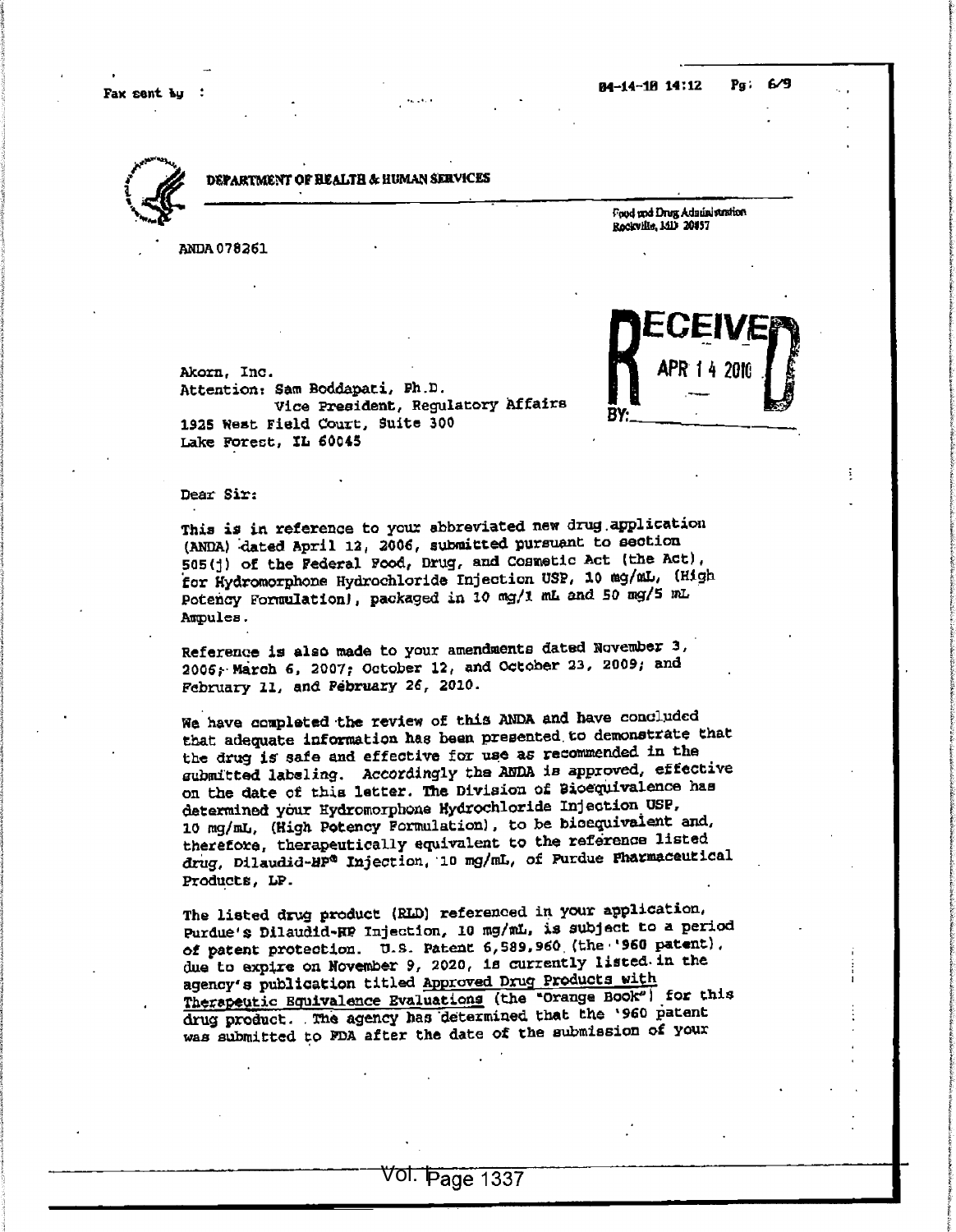Fax sent by

ANDA. In addition, the agency has determined that no **i 阈**cation of the '960 patent by the NDA holder was received by the agency more than 30 days after the patent was issued by the U.S. Patent and Trademark Office. Therefore, under 21 CFR 314.94(a)(12)(vi), no person with an appropriate patent certification at the time of the patent submission is required to submit an amended patent certification to address this patent.

Under section 506A of the Act, certain changes in the conditions described in this ANDA require an approved supplemental application before the change may be made.

We note that if FDA requires a Risk Evaluation & Mitigation Strategy (REMS) for a listed drug, an ANDA citing that listed drug also will be required to have a REMS, See 505-1(i).

Postmarketing reporting requirements for this ANDA are set forth in 21 CFR 314.80-81 and 314.98. The Office of Generic Drugs should be advised of any change in the marketing status of this drug.

Promotional materials may be submitted to FDA for comment prior to publication or dissemination. Please note that these submissions are voluntary. If you desire comments on proposed launch promotional materials with respect to compliance with applicable regulatory requirements, we recommend you submit, in draft or mock-up form, two copies of both the promotional materials and package insert directly to:

Food and Drug Administration Center for Drug Evaluation and Research Division of Drug Marketing, Advertising, and Communications 5901-B Ammendale Road Beltsville, MD 20705

We call your attention to 21 CFR 314.81(b) (3) which requires that all promotional materials be submitted to the Division of Drug Marketing, Advertising, and Communications with a completed Form FDA 2253 at the time of their initial use.

Within 14 days of the date of this letter, submit updated content of labeling [21 CFR 314.50(1)] in structured product labeling (SPL) format, as described at http://www.fda.gov/ForIndustry/DataStandards/StrugturedProductLa beling/default.htm, that is identical in content to the approved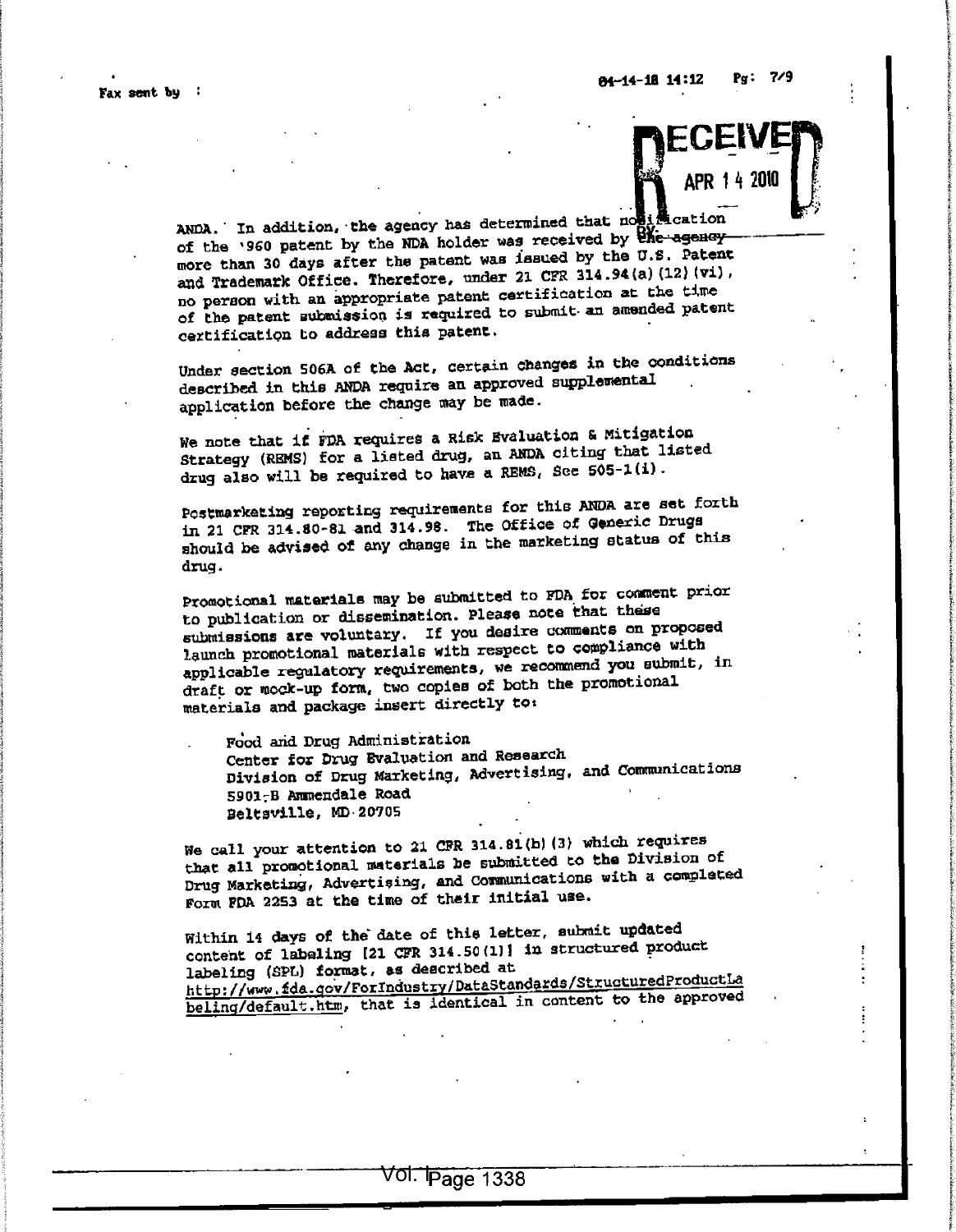$\ddot{\phantom{a}}$ 

 $\ddot{.}$ 

labeling. Upon receipt and verification, we will transmit that version to the National Library of Medicine for public dissemination. For administrative purposes, please designate this submission as "Miscellaneous Correspondence - SPL for Approved ANDA 078261".

Sincerely yours,

(See appended cleatrnnic signature page)

Keith Webber, Ph.D. Deputy Director Office of Pharmaceutical Science Center for Drug Evaluation and Research

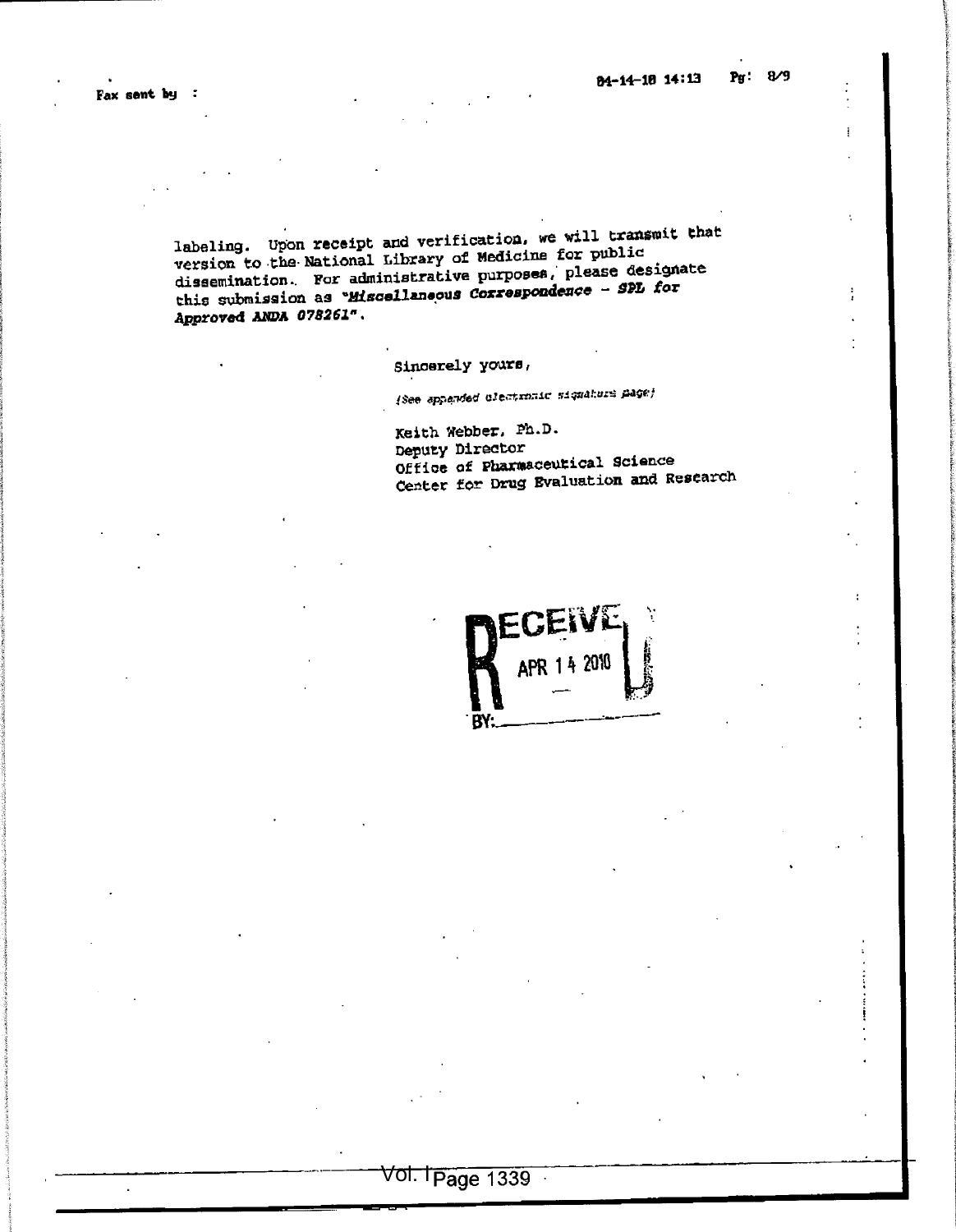Fax sent by :

 $Pg: 9/9$ 84-14-18 14:13

 $\frac{1}{4}$ 

| Application<br><b>Type/Number</b> | Submission ·<br><b>Type/Number</b> | <b>Submitter Name</b> | <b>Product Name</b>                   | - |
|-----------------------------------|------------------------------------|-----------------------|---------------------------------------|---|
| <b>ANDA-78261</b>                 | ORIG-1                             | AKORN INC             | <b>HYDROMORPHONE</b><br>HYDROCHLORIDE |   |

This is a representation of an electronic record that was signed<br>electronically and this page is the manifestation of the electronic signature.

jsj

**ROBERT L WEST** 04/14/2010

Deputy Director, Office of Generic Drugs<br>for Keith Webber, Ph.D.